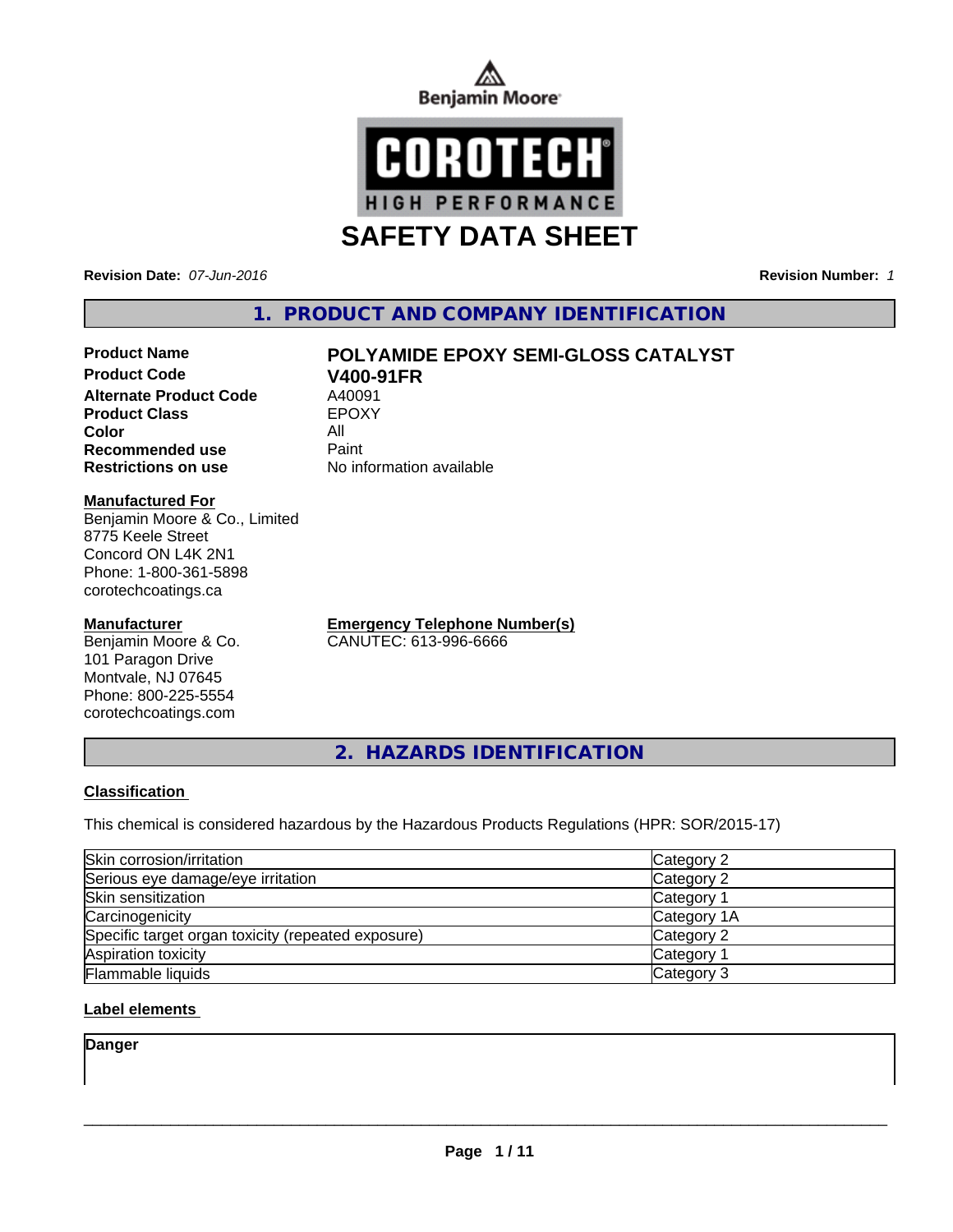# \_\_\_\_\_\_\_\_\_\_\_\_\_\_\_\_\_\_\_\_\_\_\_\_\_\_\_\_\_\_\_\_\_\_\_\_\_\_\_\_\_\_\_\_\_\_\_\_\_\_\_\_\_\_\_\_\_\_\_\_\_\_\_\_\_\_\_\_\_\_\_\_\_\_\_\_\_\_\_\_\_\_\_\_\_\_\_\_\_\_\_\_\_ **V400-91FR** - **POLYAMIDE EPOXY SEMI-GLOSS CATALYST**

#### **Hazard statements**

Causes skin irritation Causes serious eye irritation May cause an allergic skin reaction May cause cancer May cause damage to organs through prolonged or repeated exposure May be fatal if swallowed and enters airways Flammable liquid and vapor



**Appearance** liquid **Odor** solvent

#### **Precautionary Statements - Prevention**

Obtain special instructions before use Do not handle until all safety precautions have been read and understood Use personal protective equipment as required Wash face, hands and any exposed skin thoroughly after handling Contaminated work clothing should not be allowed out of the workplace Do not breathe dust/fume/mist/vapors/spray Keep away from heat/sparks/open flames/hot surfaces, no smoking Keep container tightly closed Ground/bond container and receiving equipment Use explosion-proof electrical/ventilating/lighting/equipment Use only non-sparking tools Take precautionary measures against static discharge Wear protective gloves/protective clothing/eye protection/face protection

#### **Precautionary Statements - Response**

If exposed or concerned get medical attention

#### **Eyes**

If in eyes rinse cautiously with water for several minutes. Remove contact lenses, if present and easy to do. Continue rinsing

If eye irritation persists get medical attention

#### **Skin**

If skin irritation or rash occurs get medical attention

If on skin (or hair) take off immediately all contaminated clothing. Rinse skin with water

Wash contaminated clothing before reuse

#### **Ingestion**

If swallowed immediately call a POISON CENTER or physician

Do NOT induce vomiting

#### **Fire**

In case of fire use CO2, dry chemical, or foam for extinction

#### **Precautionary Statements - Storage**

Store locked up Store in a well-ventilated place. Keep cool

#### **Precautionary Statements - Disposal**

Dispose of contents/container to an approved waste disposal plant

#### **Other information**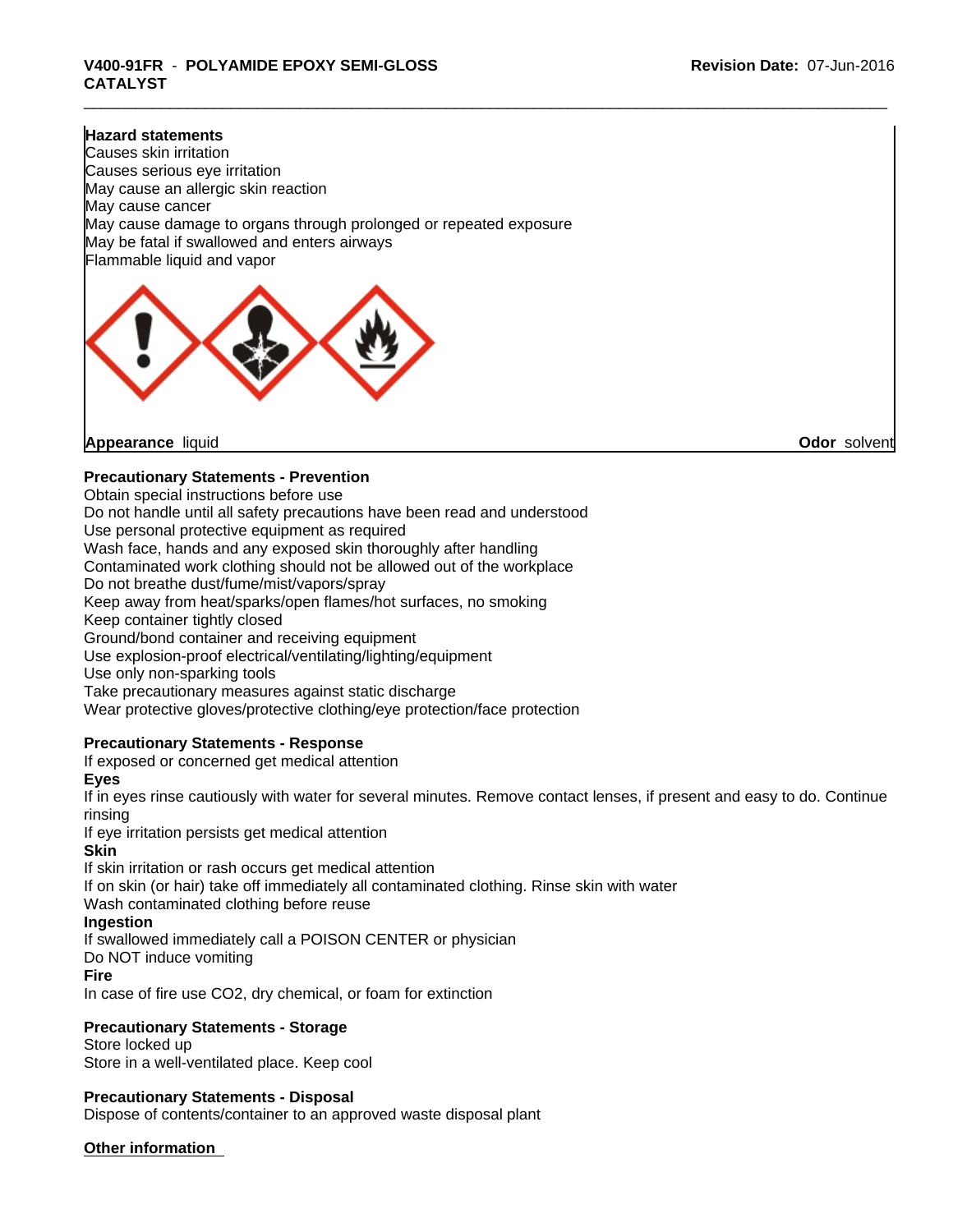No information available

#### **Other hazards**

**IMPORTANT:** Designed to be mixed with other components. Mixture will have hazards of all components. Before opening packages, read all warning labels. Follow all precautions.

## **3. COMPOSITION INFORMATION ON COMPONENTS**

| <b>Chemical Name</b>                       | <b>CAS-No</b>  | Weight % (max) |
|--------------------------------------------|----------------|----------------|
| Talc                                       | 14807-96-6     | $10 - 30%$     |
| 4,4-isopropylidenediphenol-epichlorohydrin | 25068-38-6     | $10 - 30%$     |
| copolymer                                  |                |                |
| Xvlene                                     | 1330-20-7      | 7 - 13%        |
| Propylene glycol monomethyl ether          | 107-98-2       | $3 - 7%$       |
| 2-Pentanone, 4-methyl-                     | $108 - 10 - 1$ | - 5%           |
| Ethyl benzene                              | $100 - 41 - 4$ | $-5%$          |
| Silica, crystalline                        | 14808-60-7     | $0.25 - 0.5%$  |

|                                        | 4. FIRST AID MEASURES                                                                                                                                                                                                            |
|----------------------------------------|----------------------------------------------------------------------------------------------------------------------------------------------------------------------------------------------------------------------------------|
| <b>General Advice</b>                  | If symptoms persist, call a physician. Show this safety data<br>sheet to the doctor in attendance.                                                                                                                               |
| <b>Eye Contact</b>                     | Immediately flush with plenty of water. After initial flushing,<br>remove any contact lenses and continue flushing for at<br>least 15 minutes. Keep eye wide open while rinsing. If<br>symptoms persist, call a physician.       |
| <b>Skin Contact</b>                    | Wash off immediately with soap and plenty of water<br>removing all contaminated clothes and shoes. If skin<br>irritation persists, call a physician. Wash clothing before<br>reuse. Destroy contaminated articles such as shoes. |
| <b>Inhalation</b>                      | Move to fresh air. If symptoms persist, call a physician.<br>If not breathing, give artificial respiration. Call a physician<br>immediately.                                                                                     |
| Ingestion                              | Clean mouth with water and afterwards drink plenty of<br>water. Do not induce vomiting without medical advice.<br>Never give anything by mouth to an unconscious person.<br>Consult a physician.                                 |
| <b>Protection Of First-Aiders</b>      | Use personal protective equipment.                                                                                                                                                                                               |
| <b>Most Important Symptoms/Effects</b> | May cause allergic skin reaction.                                                                                                                                                                                                |
| <b>Notes To Physician</b>              | Treat symptomatically.                                                                                                                                                                                                           |

## **5. FIRE-FIGHTING MEASURES**

**Flammable Properties** Vapors may travel considerable distance to a source of ignition and flash back. Vapors may cause flash fire.

**Suitable Extinguishing Media** Foam, dry powder or water. Use extinguishing measures that are appropriate to local circumstances and the surrounding environment.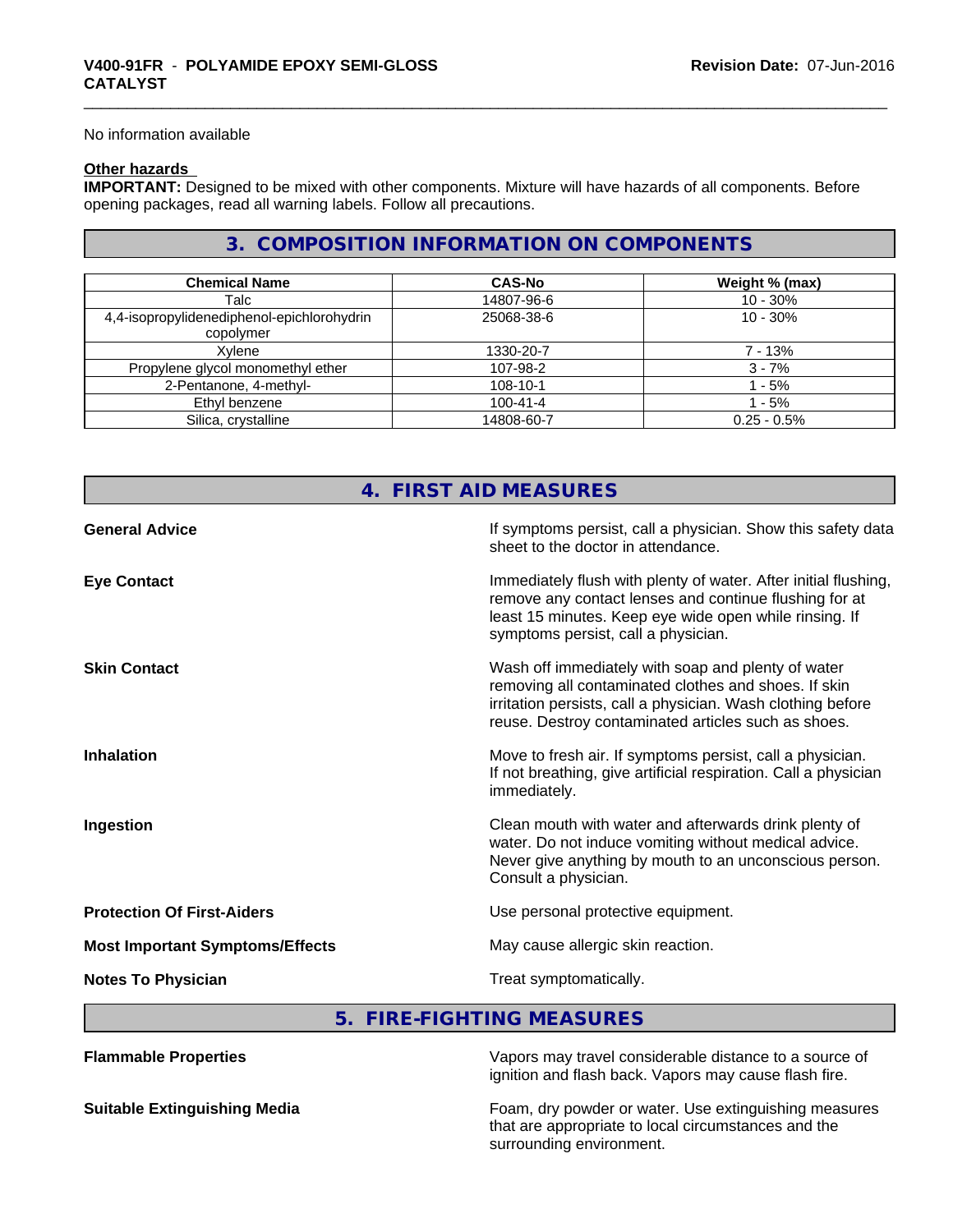| <b>Protective Equipment And Precautions For</b><br><b>Firefighters</b>                       |                                          | As in any fire, wear self-contained breathing apparatus<br>pressure-demand, MSHA/NIOSH (approved or equivalent)<br>and full protective gear.                                                                                                                                        |  |  |  |
|----------------------------------------------------------------------------------------------|------------------------------------------|-------------------------------------------------------------------------------------------------------------------------------------------------------------------------------------------------------------------------------------------------------------------------------------|--|--|--|
| <b>Hazardous Combustion Products</b>                                                         |                                          | Burning may result in carbon dioxide, carbon monoxide<br>and other combustion products of varying composition<br>which may be toxic and/or irritating.                                                                                                                              |  |  |  |
| <b>Specific Hazards Arising From The Chemical</b>                                            | vapors.                                  | Flammable. Flash back possible over considerable<br>distance. Keep product and empty container away from<br>heat and sources of ignition. Closed containers may<br>rupture if exposed to fire or extreme heat. Thermal<br>decomposition can lead to release of irritating gases and |  |  |  |
| <b>Sensitivity To Mechanical Impact</b>                                                      | No                                       |                                                                                                                                                                                                                                                                                     |  |  |  |
| <b>Sensitivity To Static Discharge</b>                                                       | Yes                                      |                                                                                                                                                                                                                                                                                     |  |  |  |
| <b>Flash Point Data</b><br>Flash Point (°F)<br>Flash Point (°C)<br><b>Flash Point Method</b> | 80<br>27<br><b>PMCC</b>                  |                                                                                                                                                                                                                                                                                     |  |  |  |
| <b>Flammability Limits In Air</b>                                                            |                                          |                                                                                                                                                                                                                                                                                     |  |  |  |
| <b>Lower Explosion Limit</b><br><b>Upper Explosion Limit</b>                                 | Not available<br>Not available           |                                                                                                                                                                                                                                                                                     |  |  |  |
| Health: 2<br><b>NFPA</b>                                                                     | <b>Flammability: 3</b><br>Instability: 0 | Special: -                                                                                                                                                                                                                                                                          |  |  |  |
| <b>NFPA Legend</b><br>0 - Not Hazardous<br>1 - Slightly                                      |                                          |                                                                                                                                                                                                                                                                                     |  |  |  |

- 
- 2 Moderate
- 3 High
- 4 Severe

*The ratings assigned are only suggested ratings, the contractor/employer has ultimate responsibilities for NFPA ratings where this system is used.*

*Additional information regarding the NFPA rating system is available from the National Fire Protection Agency (NFPA) at www.nfpa.org.*

# **6. ACCIDENTAL RELEASE MEASURES**

| <b>Personal Precautions</b> | Remove all sources of ignition. Take precautions to<br>prevent flashback. Ground and bond all containers and<br>handling equipment. Take precautionary measures against<br>static discharges. Ensure adequate ventilation. Avoid<br>contact with skin, eyes and clothing. Use personal<br>protective equipment.  |
|-----------------------------|------------------------------------------------------------------------------------------------------------------------------------------------------------------------------------------------------------------------------------------------------------------------------------------------------------------|
| <b>Other Information</b>    | Prevent further leakage or spillage if safe to do so. Do not<br>allow material to contaminate ground water system.<br>Prevent product from entering drains. Do not flush into<br>surface water or sanitary sewer system. Local authorities<br>should be advised if significant spillages cannot be<br>contained. |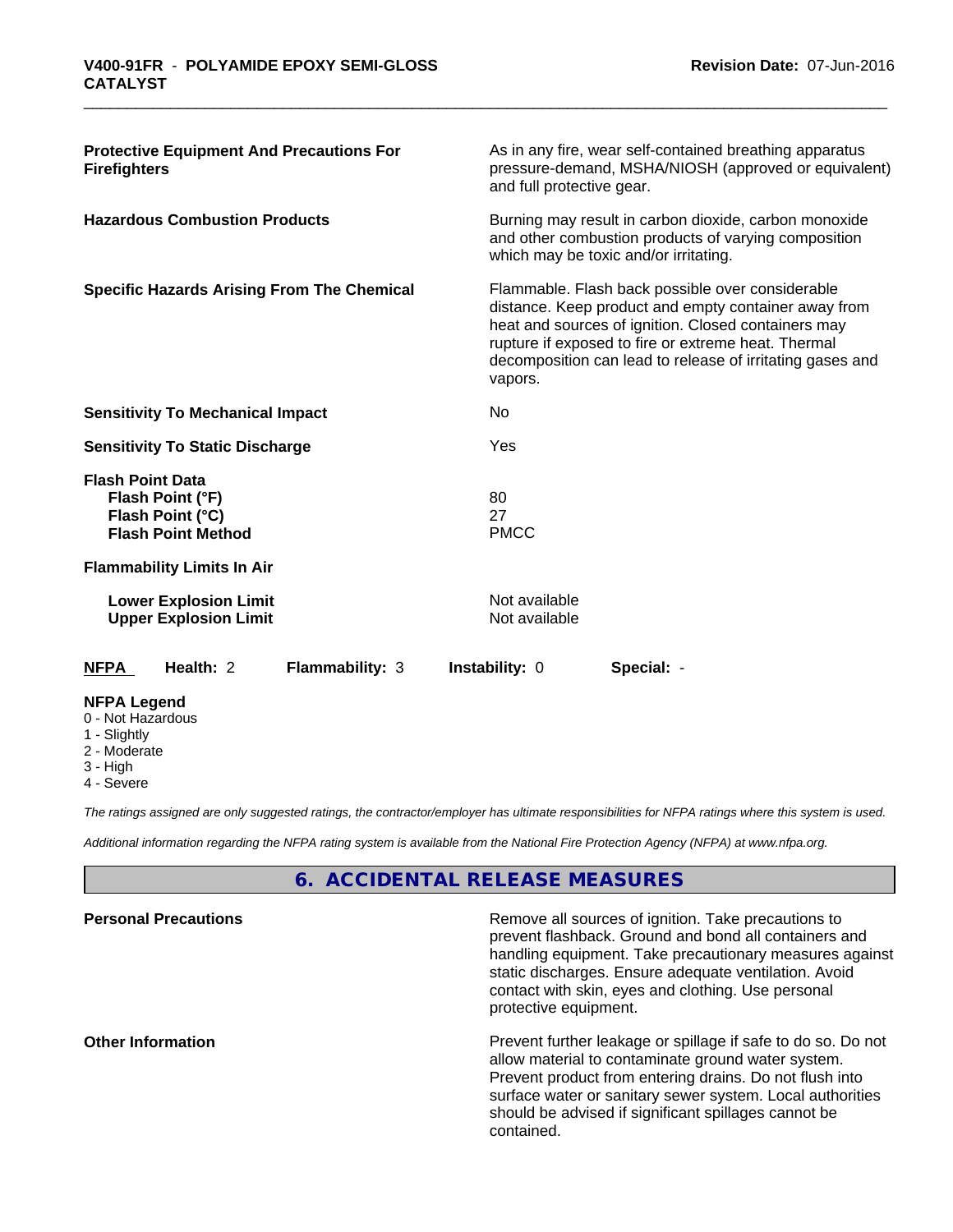| <b>Environmental Precautions</b> | See Section 12 for additional Ecological Information.                                                                                                                                                            |
|----------------------------------|------------------------------------------------------------------------------------------------------------------------------------------------------------------------------------------------------------------|
| <b>Methods For Clean-Up</b>      | Dam up. Soak up with inert absorbent material. Use a<br>non-sparking or explosion proof means to transfer material<br>to a sealed, appropriate container for disposal. Clean<br>contaminated surface thoroughly. |
|                                  |                                                                                                                                                                                                                  |

# **7. HANDLING AND STORAGE**

| <b>Handling</b>               | Avoid contact with skin, eyes and clothing. Wear personal<br>protective equipment. Do not breathe vapors or spray mist.<br>Use only in ventilated areas. Prevent vapor build-up by<br>providing adequate ventilation during and after use.                                                                                                                                                                                                           |
|-------------------------------|------------------------------------------------------------------------------------------------------------------------------------------------------------------------------------------------------------------------------------------------------------------------------------------------------------------------------------------------------------------------------------------------------------------------------------------------------|
|                               | Take precautionary measures against static discharges.<br>To avoid ignition of vapors by static electricity discharge,<br>all metal parts of the equipment must be grounded. Keep<br>away from heat, sparks and flame. Do not smoke.<br>Extinguish all flames and pilot lights, and turn off stoves,<br>heaters, electric motors and other sources of ignition<br>during use and until all vapors are gone. Ignition and/or<br>flash back may occur. |
| <b>Storage</b>                | Keep containers tightly closed in a dry, cool and<br>well-ventilated place. Keep away from heat. Keep away<br>from open flames, hot surfaces and sources of ignition.<br>Keep in properly labeled containers. Keep out of the reach<br>of children.                                                                                                                                                                                                  |
| <b>Incompatible Materials</b> | Incompatible with strong acids and bases and strong<br>oxidizing agents.                                                                                                                                                                                                                                                                                                                                                                             |

# **8. EXPOSURE CONTROLS / PERSONAL PROTECTION**

### **Exposure Limits**

*No exposure limits have been established for this product.*

| <b>Chemical Name</b>        | <b>ACGIH</b>                    | <b>Alberta</b>                  | <b>British Columbia</b>         | <b>Ontario</b>                 | Quebec                          |
|-----------------------------|---------------------------------|---------------------------------|---------------------------------|--------------------------------|---------------------------------|
| Talc                        | $2$ mg/m <sup>3</sup> - TWA     | $2 \text{mq/m}^3$ - TWA         | $2 \text{ mg/m}^3$ - TWA        | $2 \text{ mg/m}^3$ - TWA       | 3 mg/m <sup>3</sup> - TWAEV     |
| Xylene                      | 100 ppm - TWA                   | $100$ ppm $-$ TWA               | 100 ppm - TWA                   | $100$ ppm $-$ TWA              | 100 ppm - TWAEV                 |
|                             | 150 ppm - STEL                  | 434 mg/m $3 - TWA$              | 150 ppm - STEL                  | 150 ppm - STEL                 | 434 mg/m <sup>3</sup> - TWAEV   |
|                             |                                 | 150 ppm - STEL                  |                                 |                                | 150 ppm - STEV                  |
|                             |                                 | 651 mg/m $3 -$ STEL             |                                 |                                | 651 mg/m $3 -$ STEV             |
| Propylene glycol monomethyl | 50 ppm - TWA                    | 100 ppm - TWA                   | 50 ppm - TWA                    | 50 ppm - TWA                   | 100 ppm - TWAEV                 |
| ether                       | 100 ppm - STEL                  | 369 mg/m <sup>3</sup> - TWA     | 75 ppm - STEL                   | 100 ppm - STEL                 | $369$ mg/m <sup>3</sup> - TWAEV |
|                             |                                 | 150 ppm - STEL                  |                                 |                                | 150 ppm - STEV                  |
|                             |                                 | 553 mg/m <sup>3</sup> - STEL    |                                 |                                | 553 mg/m $3 -$ STEV             |
| 2-Pentanone, 4-methyl-      | 20 ppm - TWA                    | 50 ppm - TWA                    | 20 ppm - TWA                    | 20 ppm - TWA                   | 50 ppm - TWAEV                  |
|                             | 75 ppm - STEL                   | $205$ mg/m <sup>3</sup> - TWA   | 75 ppm - STEL                   | 75 ppm - STEL                  | $205$ mg/m <sup>3</sup> - TWAEV |
|                             |                                 | 75 ppm - STEL                   |                                 |                                | 75 ppm - STEV                   |
|                             |                                 | 307 mg/m <sup>3</sup> - STEL    |                                 |                                | $307 \text{ mg/m}^3$ - STEV     |
| Ethyl benzene               | 20 ppm - TWA                    | 100 ppm - TWA                   | 20 ppm - TWA                    | 20 ppm - TWA                   | 100 ppm - TWAEV                 |
|                             |                                 | 434 mg/m $3$ - TWA              |                                 |                                | 434 mg/m <sup>3</sup> - TWAEV   |
|                             |                                 | 125 ppm - STEL                  |                                 |                                | 125 ppm - STEV                  |
|                             |                                 | $543$ mg/m <sup>3</sup> - STEL  |                                 |                                | 543 mg/m <sup>3</sup> - STEV    |
| Silica, crystalline         | $0.025$ mg/m <sup>3</sup> - TWA | $0.025$ mg/m <sup>3</sup> - TWA | $0.025$ mg/m <sup>3</sup> - TWA | $0.10$ mg/m <sup>3</sup> - TWA | $0.1$ mg/m <sup>3</sup> - TWAEV |

#### **Legend**

ACGIH - American Conference of Governmental Industrial Hygienists Alberta - Alberta Occupational Exposure Limits

British Columbia - British Columbia Occupational Exposure Limits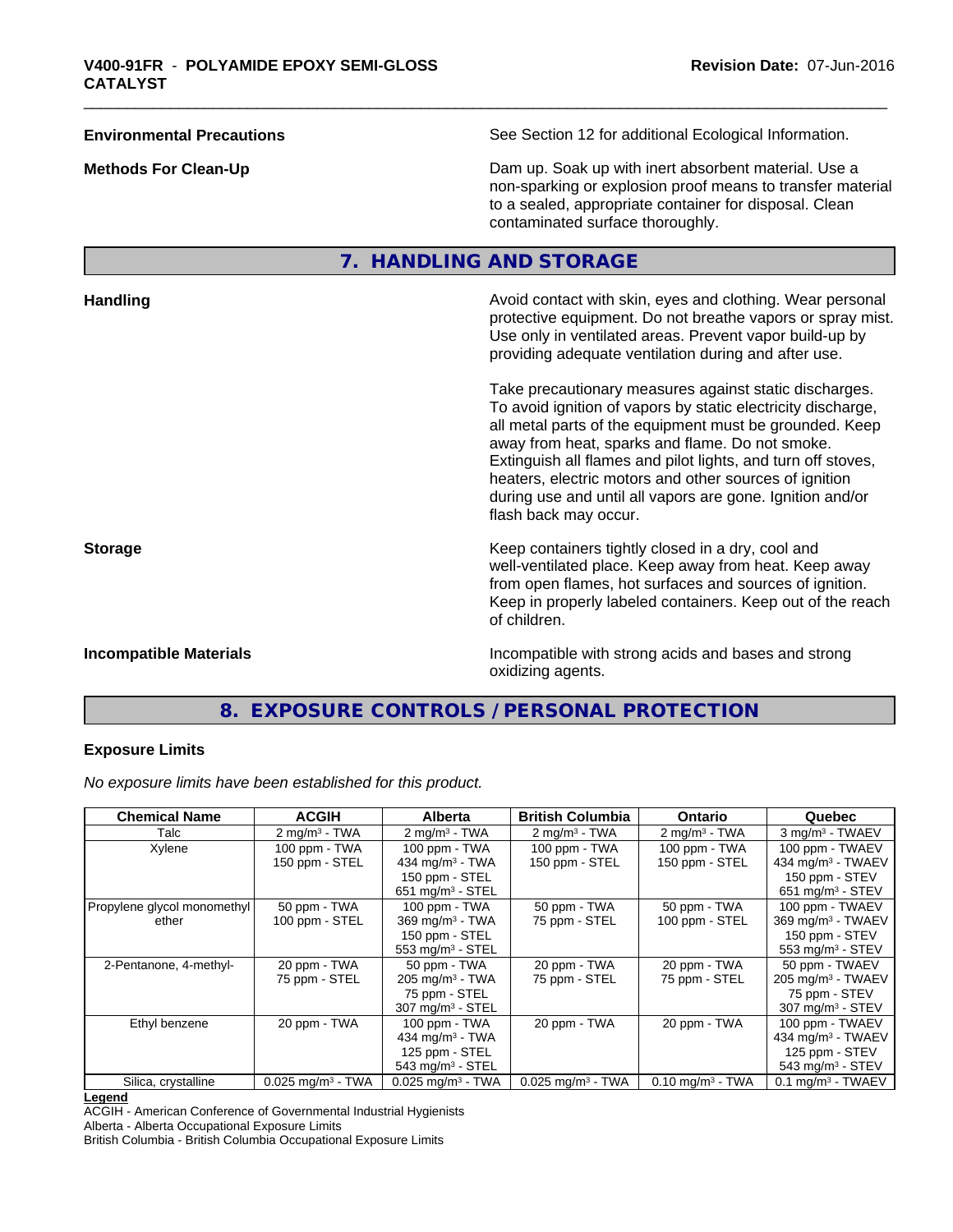Ontario - Ontario Occupational Exposure Limits Quebec - Quebec Occupational Exposure Limits N/E - Not established

**Personal Protective Equipment**

**Engineering Measures Ensure** Ensure adequate ventilation, especially in confined areas.

**Eye/Face Protection Safety glasses with side-shields. Skin Protection Protection Protective gloves and impervious clothing. Respiratory Protection Number 2** Use only with adequate ventilation. In operations where exposure limits are exceeded, use a NIOSH approved respirator that has been selected by a technically qualified person for the specific work conditions. When spraying the product or applying in confined areas, wear a NIOSH approved respirator specified for paint spray or organic vapors.

**Hygiene Measures Avoid contact with skin, eyes and clothing. Remove and Avoid contact with skin, eyes and clothing. Remove and Avoid contact with skin, eyes and clothing. Remove and** wash contaminated clothing before re-use. Wash thoroughly after handling.

# **9. PHYSICAL AND CHEMICAL PROPERTIES**

**Appearance** liquid **Odor** solvent **Odor Threshold**<br> **Odor Threshold**<br> **No information available**<br>
10.5 - 10.8 **Density (Ibs/gal)** 10.5 - 10.8<br> **Specific Gravity** 1.25 - 1.29 **Specific Gravity pH** No information available **Viscosity (cps)** No information available **Solubility Note 2008 Note 2008 Note 2008 Note 2008 Note 2008 Note 2008 Note 2008 Note 2009 Note 2009 Note 2009 Note 2009 Note 2009 Note 2009 Note 2009 Note 2009 Note 2009 Note 2009 Note Water Solubility** No information available **Evaporation Rate No information available No information available Vapor Pressure** No information available **Vapor Density**<br> **We Solids**<br>
We Solids
20 - 80 **Wt. % Solids Vol. % Solids** 60 - 70 **Wt. % Volatiles** 20 - 30<br> **Vol. % Volatiles** 20 - 40 **Vol. % Volatiles VOC Regulatory Limit (g/L)** < 340 **Boiling Point (°F)** 237 **Boiling Point (°C)** 114 **Freezing Point (°F)** No information available **Freezing Point (°C)** No information available **Flash Point (°F)** 80 **Flash Point (°C)** 27 **Flash Point Method** PMCC **Flammability (solid, gas)** Not applicable **Upper Explosion Limit**<br> **Lower Explosion Limit**<br> **Lower Explosion Limit Lower Explosion Limit**<br> **Autoignition Temperature (°F)**<br> **Autoignition Temperature (°F)**<br> **Autoignition Temperature (°F) Autoignition Temperature (°F) Autoignition Temperature (°C)** No information available **Decomposition Temperature (°F)** No information available **Decomposition Temperature (°C)** No information available **Partition Coefficient (n-octanol/water)** No information available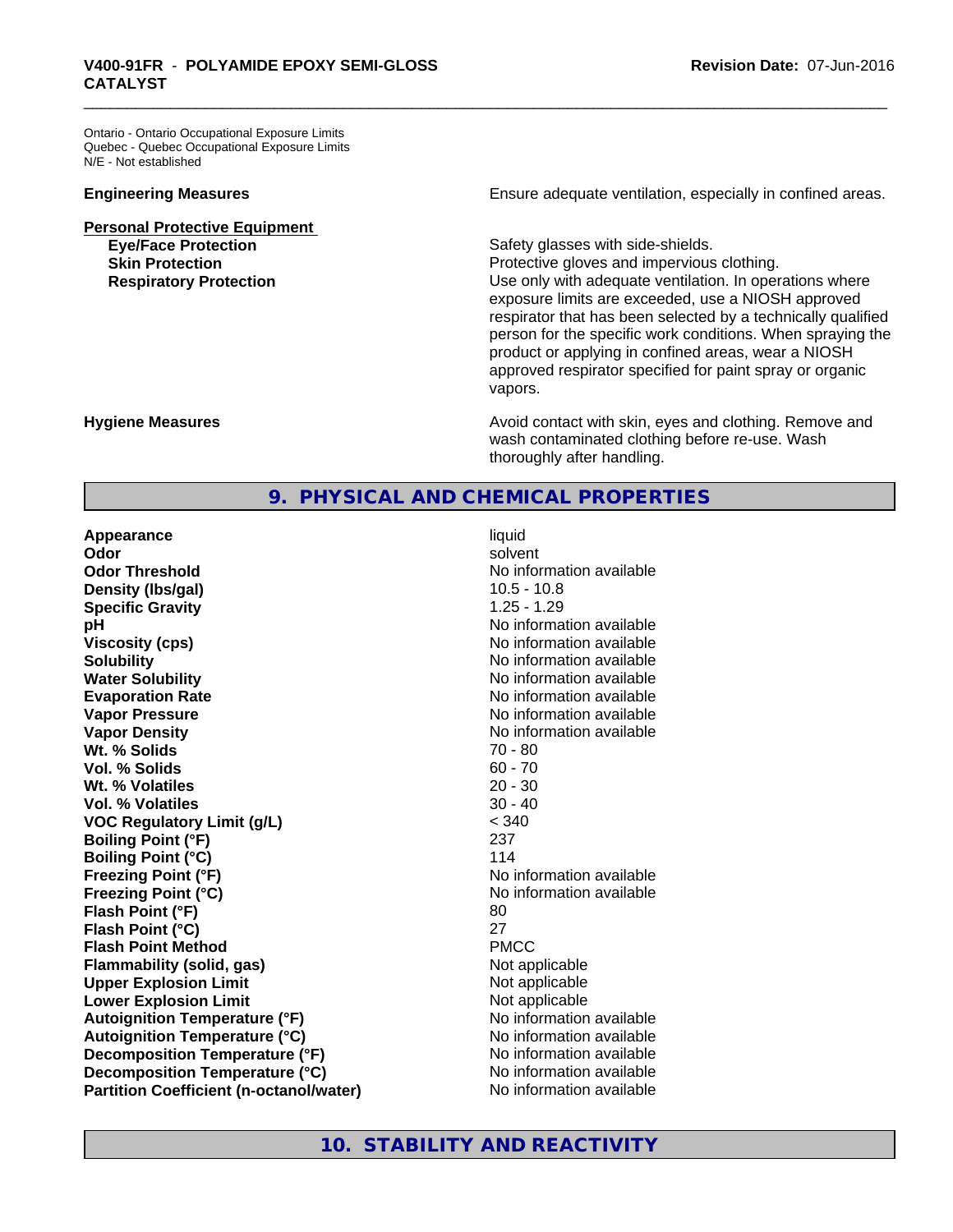| <b>Reactivity</b>                         | Not Applicable                                                                                                            |
|-------------------------------------------|---------------------------------------------------------------------------------------------------------------------------|
| <b>Chemical Stability</b>                 | Stable under normal conditions. Hazardous polymerisation<br>does not occur.                                               |
| <b>Conditions To Avoid</b>                | Keep away from open flames, hot surfaces, static<br>electricity and sources of ignition. Sparks. Elevated<br>temperature. |
| <b>Incompatible Materials</b>             | Incompatible with strong acids and bases and strong<br>oxidizing agents.                                                  |
| <b>Hazardous Decomposition Products</b>   | Thermal decomposition can lead to release of irritating<br>gases and vapors.                                              |
| <b>Possibility Of Hazardous Reactions</b> | None under normal conditions of use.                                                                                      |

# **11. TOXICOLOGICAL INFORMATION**

#### **Product Information Information on likely routes of exposure**

**Acute Toxicity** 

**Principal Routes of Exposure Exposure** Eye contact, skin contact and inhalation.

**Product Information Repeated or prolonged exposure to organic solvents may** lead to permanent brain and nervous system damage. Intentional misuse by deliberately concentrating and inhaling vapors may be harmful or fatal.

#### **Information on toxicological effects**

**Symptoms** No information available

#### **Delayed and immediate effects as well as chronic effects from short and long-term exposure**

| Eye contact<br><b>Skin contact</b> | Contact with eyes may cause irritation.<br>May cause skin irritation and/or dermatitis. Prolonged skin<br>contact may defat the skin and produce dermatitis.                                                                                                     |
|------------------------------------|------------------------------------------------------------------------------------------------------------------------------------------------------------------------------------------------------------------------------------------------------------------|
| <b>Inhalation</b>                  | Harmful by inhalation. High vapor / aerosol concentrations<br>are irritating to the eyes, nose, throat and lungs and may<br>cause headaches, dizziness, drowsiness,<br>unconsciousness, and other central nervous system<br>effects.                             |
| Ingestion                          | Harmful if swallowed. Ingestion may cause irritation to<br>mucous membranes. Small amounts of this product<br>aspirated into the respiratory system during ingestion or<br>vomiting may cause mild to severe pulmonary injury,<br>possibly progressing to death. |
| Sensitization:                     | May cause an allergic skin reaction.                                                                                                                                                                                                                             |
| <b>Neurological Effects</b>        | No information available.                                                                                                                                                                                                                                        |
| <b>Mutagenic Effects</b>           | No information available.                                                                                                                                                                                                                                        |
| <b>Reproductive Effects</b>        | No information available.                                                                                                                                                                                                                                        |
| <b>Developmental Effects</b>       | No information available.                                                                                                                                                                                                                                        |
| <b>Target Organ Effects</b>        | No information available.                                                                                                                                                                                                                                        |
| <b>STOT - single exposure</b>      | May cause disorder and damage to the. Respiratory<br>system.                                                                                                                                                                                                     |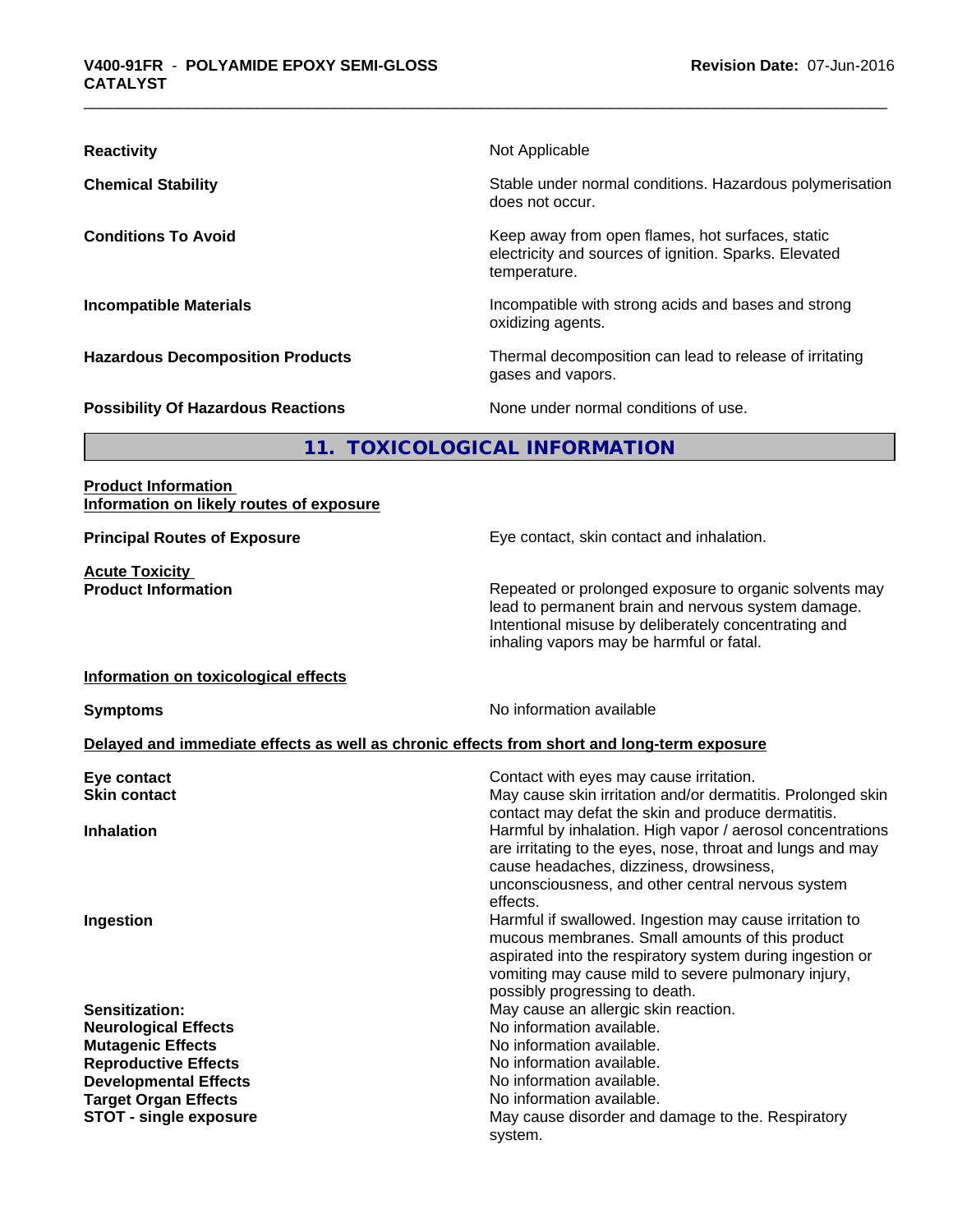| <b>STOT - repeated exposure</b> | Causes damage to organs through prolonged or repeated<br>exposure if inhaled. Contains: Crystalline Silica which has |
|---------------------------------|----------------------------------------------------------------------------------------------------------------------|
|                                 | been determined to be carcinogenic to humans by IARC                                                                 |
|                                 | (1) when in respirable form. Risk of cancer depends on                                                               |
|                                 | duration and level of inhalation exposure to spray mist or                                                           |
|                                 | dust from sanding the dried paint. Causes damage to                                                                  |
|                                 | organs through prolonged or repeated exposure.                                                                       |
| Other adverse effects           | No information available.                                                                                            |
| <b>Aspiration Hazard</b>        | May be harmful if swallowed and enters airways. Small                                                                |
|                                 | amounts of this product aspirated into the respiratory                                                               |
|                                 | system during ingestion or vomiting may cause mild to                                                                |
|                                 | severe pulmonary injury, possibly progressing to death.                                                              |

#### **Numerical measures of toxicity**

**The following values are calculated based on chapter 3.1 of the GHS document**

| ATEmix (oral)                        | 11351 mg/kg            |
|--------------------------------------|------------------------|
| <b>ATEmix (dermal)</b>               | 7992 mg/kg             |
| <b>ATEmix (inhalation-dust/mist)</b> | 8.1 ma/L               |
| <b>ATEmix (inhalation-vapor)</b>     | $603.4 \, \text{mq/L}$ |

#### **Component**

| 4,4-isopropylidenediphenol-epichlorohydrin copolymer    |
|---------------------------------------------------------|
| LD50 Oral: mg/kg (Rat)                                  |
| Xylene                                                  |
| LD50 Oral: 4300 mg/kg (Rat)                             |
| LD50 Dermal: > 1700 mg/kg (Rabbit)                      |
| LC50 Inhalation (Vapor): 5000 ppm (Rat, 4 hr.)          |
| Propylene glycol monomethyl ether                       |
| LD50 Oral: 6,600 mg/kg (Rat)                            |
| LD50 Dermal: 13,000 mg/kg (Rabbit)                      |
| LC50 Inhalation (Vapor): 10,000 ppm (Rat)               |
| 2-Pentanone, 4-methyl-                                  |
| LD50 Oral: 2080-4600 mg/kg (Rat)                        |
| LC50 Inhalation (Vapor): 100000 mg/m <sup>3</sup>       |
| Ethyl benzene                                           |
| LD50 Oral: mg/kg (Rat)                                  |
| LD50 Dermal: $>$ mg/kg (Rabbit)                         |
| LC50 Inhalation (Vapor): mg/m <sup>3</sup> (Rat, 2 hr.) |
| Silica, crystalline                                     |
| LD50 Oral: 500 mg/kg (Rat)                              |
|                                                         |

# **Chronic Toxicity**

# **Carcinogenicity**

*The information below indicateswhether each agency has listed any ingredient as a carcinogen:.*

| <b>Chemical Name</b>   | <b>IARC</b>                    | <b>NTP</b>             |
|------------------------|--------------------------------|------------------------|
|                        | 2B - Possible Human Carcinogen |                        |
| 2-Pentanone, 4-methyl- |                                |                        |
|                        | 2B - Possible Human Carcinogen |                        |
| Ethvl benzene          |                                |                        |
|                        | I - Human Carcinogen           | Known Human Carcinogen |
| Silica, crystalline    |                                |                        |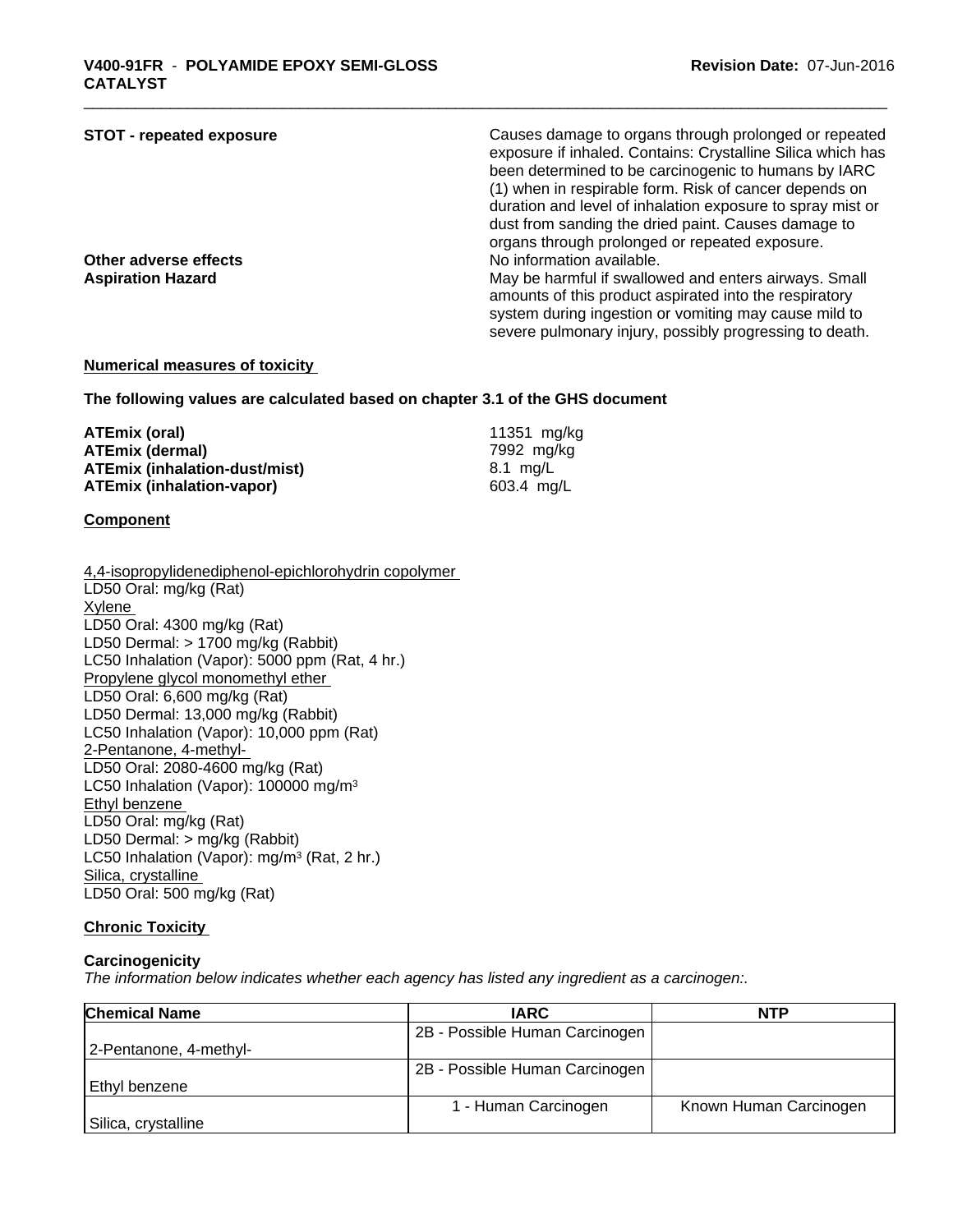# \_\_\_\_\_\_\_\_\_\_\_\_\_\_\_\_\_\_\_\_\_\_\_\_\_\_\_\_\_\_\_\_\_\_\_\_\_\_\_\_\_\_\_\_\_\_\_\_\_\_\_\_\_\_\_\_\_\_\_\_\_\_\_\_\_\_\_\_\_\_\_\_\_\_\_\_\_\_\_\_\_\_\_\_\_\_\_\_\_\_\_\_\_ **V400-91FR** - **POLYAMIDE EPOXY SEMI-GLOSS CATALYST**

Crystalline Silica has been determined to be carcinogenic to humans by IARC (1) when in respirable form. Risk of cancer depends on duration and level of inhalation exposure to spray mist or dust from sanding the dried paint.

#### **Legend**

IARC - International Agency for Research on Cancer NTP - National Toxicity Program OSHA - Occupational Safety & Health Administration

**12. ECOLOGICAL INFORMATION**

# **Ecotoxicity Effects**

The environmental impact of this product has not been fully investigated.

#### **Product Information**

#### **Acute Toxicity to Fish**

No information available

#### **Acute Toxicity to Aquatic Invertebrates**

No information available

#### **Acute Toxicity to Aquatic Plants**

No information available

#### **Persistence / Degradability**

No information available.

#### **Bioaccumulation / Accumulation**

No information available.

#### **Mobility in Environmental Media**

No information available.

#### **Ozone**

No information available

#### **Component**

#### **Acute Toxicity to Fish**

4,4-isopropylidenediphenol-epichlorohydrin copolymer LC50: 1.5 mg/L (Rainbow Trout - 96 hr.) Xylene LC50: 13.5 mg/L (Rainbow Trout - 96 hr.) Ethyl benzene LC50: 12.1 mg/L (Fathead Minnow - 96 hr.)

#### **Acute Toxicity to Aquatic Invertebrates**

Ethyl benzene EC50: 1.8 mg/L (Daphnia magna - 48 hr.)

#### **Acute Toxicity to Aquatic Plants**

Ethyl benzene EC50: 4.6 mg/L (Green algae (Scenedesmus subspicatus), 72 hrs.)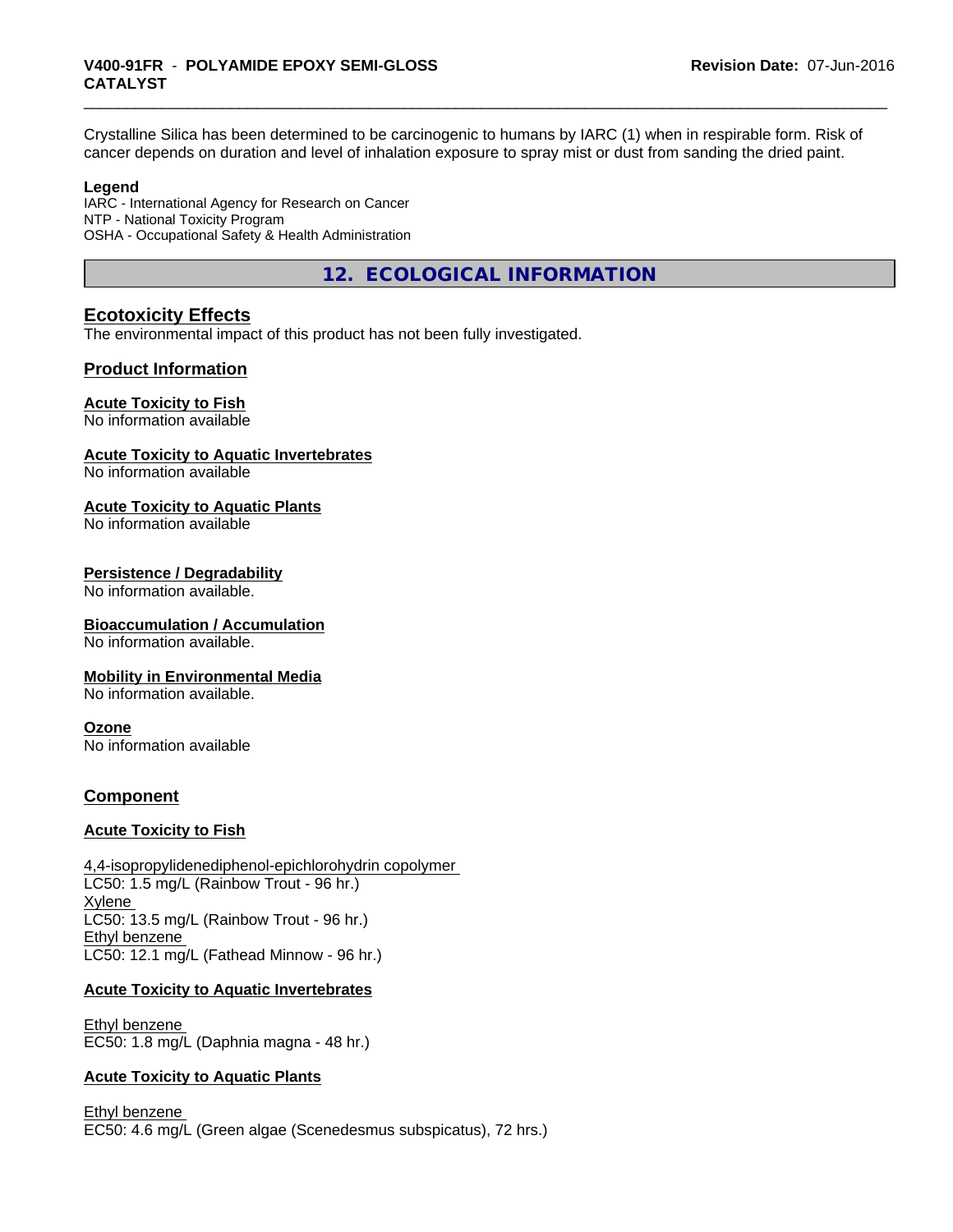#### **13. DISPOSAL CONSIDERATIONS**

Waste Disposal Method **Dispose of in accordance with federal, state, provincial,** and local regulations. Local requirements may vary, consult your sanitation department or state-designated environmental protection agency for more disposal options.

**Empty Container Warning <b>Emptied** Containers may retain product residue. Follow label warnings even after container is emptied. Residual vapors may explode on ignition.

**14. TRANSPORT INFORMATION**

**TDG**

**Proper Shipping Name Paint Hazard Class** 3 **UN-No** UN1263 **Packing Group III Description** UN1263, Paint, , 3, III

**ICAO / IATA ICAO / IATA Contact the preparer for further information.** 

**IMDG / IMO Contact the preparer for further information.** 

#### **15. REGULATORY INFORMATION**

### **International Inventories**

| <b>TSCA: United States</b> | Yes - All components are listed or exempt. |
|----------------------------|--------------------------------------------|
| DSL: Canada                | Yes - All components are listed or exempt. |

#### **National Pollutant Release Inventory (NPRI)**

#### **NPRI Parts 1- 4**

This product contains the following Parts 1-4 NPRI chemicals:

| <b>Chemical Name</b>              | <b>CAS-No</b> | Weight % (max) | <b>NPRI Parts 1-4</b> |  |
|-----------------------------------|---------------|----------------|-----------------------|--|
| Xvlene                            | 1330-20-7     | " - 13%        | ∟isted                |  |
| Propylene glycol monomethyl ether | 107-98-2      | $3 - 7%$       | Listed                |  |
| 2-Pentanone, 4-methyl-            | 108-10-1      | - 5%           | ∟isted                |  |
| Ethyl benzene                     | 100-41-4      | - 5%           | ∟isted                |  |
|                                   |               |                |                       |  |

#### **NPRI Part 5**

This product contains the following NPRI Part 5 Chemicals:

| Chemical Name          | CAS-No    | Weight % (max) | <b>NPRI Part 5</b> |
|------------------------|-----------|----------------|--------------------|
| Xylene                 | 1330-20-7 | $-13%$         | Listed             |
| 2-Pentanone, 4-methyl- | 108-10-1  | $-5%$          | Listed             |

#### **WHMIS Regulatory Status**